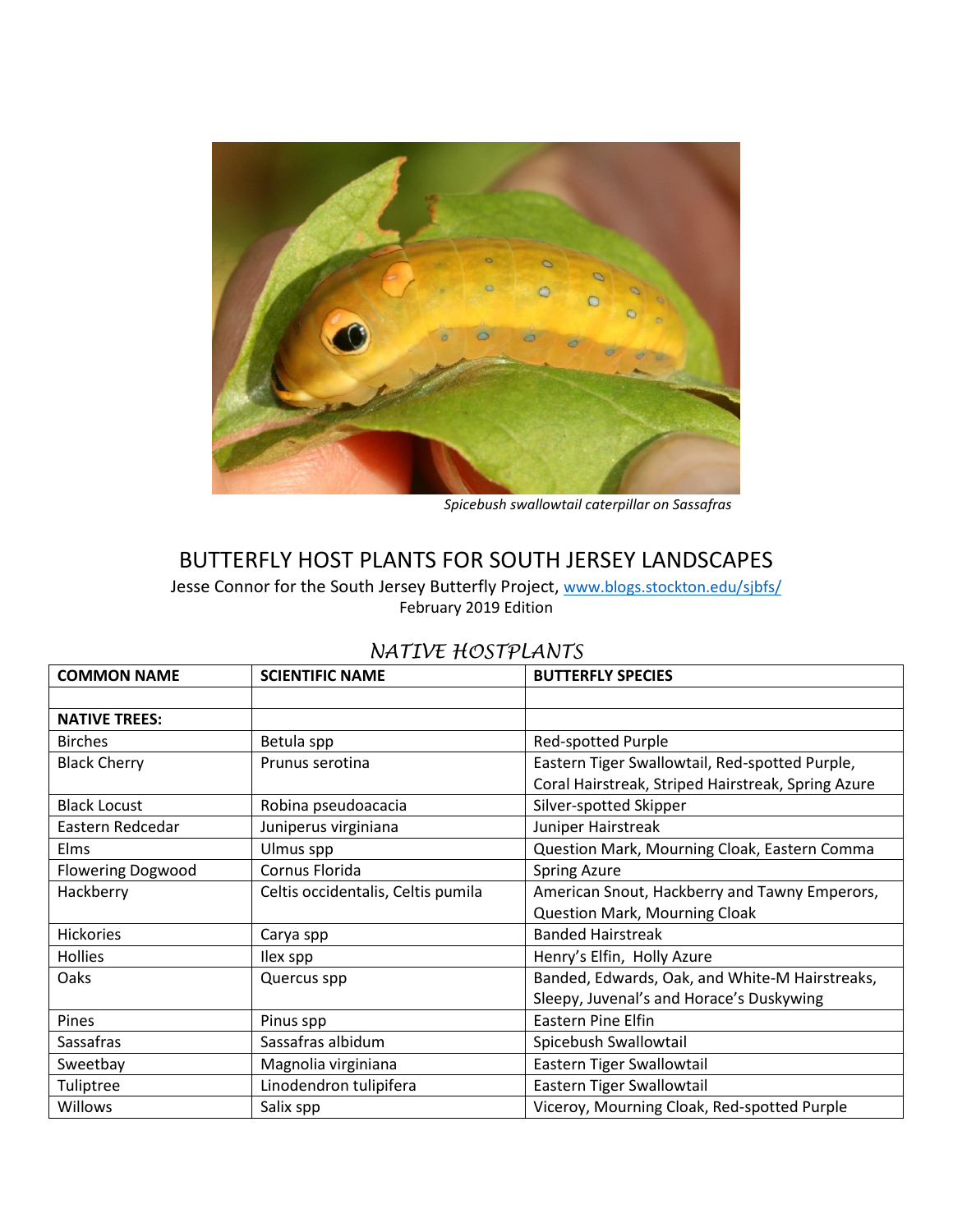| <b>NATIVE SHRUBS:</b>      |                                        |                                                                |  |
|----------------------------|----------------------------------------|----------------------------------------------------------------|--|
| <b>Blueberries</b>         | Vaccinium spp                          | Spring Azure, Striped Hairstreak, Henry's Elfin,               |  |
|                            |                                        | <b>Brown Elfin</b>                                             |  |
| Dogwoods                   | Cornus spp                             | Spring Azure, Summer Azure                                     |  |
| Spicebush                  | Lindera benzoin                        | Spicebush Swallowtail                                          |  |
| Viburnums                  | Viburnum spp                           | Spring Azure, Summer Azure                                     |  |
| Willows                    | Salix spp                              | Viceroy, Mourning Cloak, Red-spotted Purple                    |  |
| Winged sumac               | Rhus copallina                         | <b>Red-banded Hairstreak</b>                                   |  |
|                            |                                        |                                                                |  |
| <b>NATIVE PERENNIALS</b>   |                                        |                                                                |  |
| Asters                     | Aster, Symphyotrichium, Eurybia        | Pearl Crescent, Painted Lady                                   |  |
| Blue False Indigo, Wild    | Baptisia australis, Baptisia tinctoria | Silver-spotted Skipper, Wild Indigo Duskywing,                 |  |
| Indigo                     |                                        | <b>Frosted Elfin</b>                                           |  |
| <b>Bush Clovers</b>        | Lespedeza spp                          | Southern and Northern Cloudywings, Hoary edge,                 |  |
|                            |                                        | <b>Eastern-tailed Blue</b>                                     |  |
| <b>False Nettle</b>        | Boehmeria cylindrica                   | Red Admiral, Question Mark, Eastern Comma                      |  |
| Gerardia                   | Agalinis purpurea                      | Common Buckeye                                                 |  |
| Golden Alexander           | Zizia aurea                            | <b>Black Swallowtail</b>                                       |  |
| Lupine                     | Lupinis perennis                       | Wild Indigo Duskywing, Frosted Elfin                           |  |
| Milkweeds                  | Asclepias spp                          | Monarch                                                        |  |
| <b>Mustard Family</b>      | Arabis spp. (rock cresses), Lepidium   | <b>Falcate Orangetip</b>                                       |  |
|                            | virginicum (Wild pepper grass) and     |                                                                |  |
|                            | Cardamine parviflora                   |                                                                |  |
| Partridge Pea (annual) and | Chamaecrista fasciculata,              | Cloudless Sulphur, Little Yellow                               |  |
| Sensitive Plant            | Chamaecrista nictitans                 |                                                                |  |
| Pussytoes                  | Antennaria spp                         | American Lady                                                  |  |
| Senna                      | Senna marilandica                      | Cloudless Sulphur, Sleepy Orange                               |  |
| Sweet everlasting          | Pseudognaphalium obtusifolium          | American Lady                                                  |  |
| Tick-trefoils              | Desmodium spp.                         | Grey Hairstreak, Eastern Tailed-blue, Southern and             |  |
|                            |                                        | Northern Cloudywings, Hoary Edge                               |  |
| Violets                    | Viola spp                              | Variegated, Meadow, and Great Spangled Fritillary              |  |
|                            |                                        |                                                                |  |
| <b>NATIVE GRASSES</b>      |                                        |                                                                |  |
| <b>Bluegrasses</b>         | Poa spp                                | Little Wood-Satyr, Common Wood-nymph, Peck's,                  |  |
|                            |                                        | Tawny-edged, Least and Delaware Skippers                       |  |
| <b>Bluestem grasses</b>    | Andropogon, Schizachyrium              | Swarthy, Crossline, Delaware, and Cobweb Skippers              |  |
| Panic grasses, Switchgrass | Panicum spp                            | Tawny-edged Skipper, Delaware Skipper, Northern<br>Broken-dash |  |
| Purpletop                  | Tridens flava                          | Common Wood-nymph, Little Glassywing, Zabulon                  |  |
|                            |                                        | Skipper, Crossline Skipper                                     |  |
|                            |                                        |                                                                |  |
| <b>NATIVE VINES</b>        |                                        |                                                                |  |
| Pipevine                   | Aristolochia durior                    | Pipevine Swallowtail                                           |  |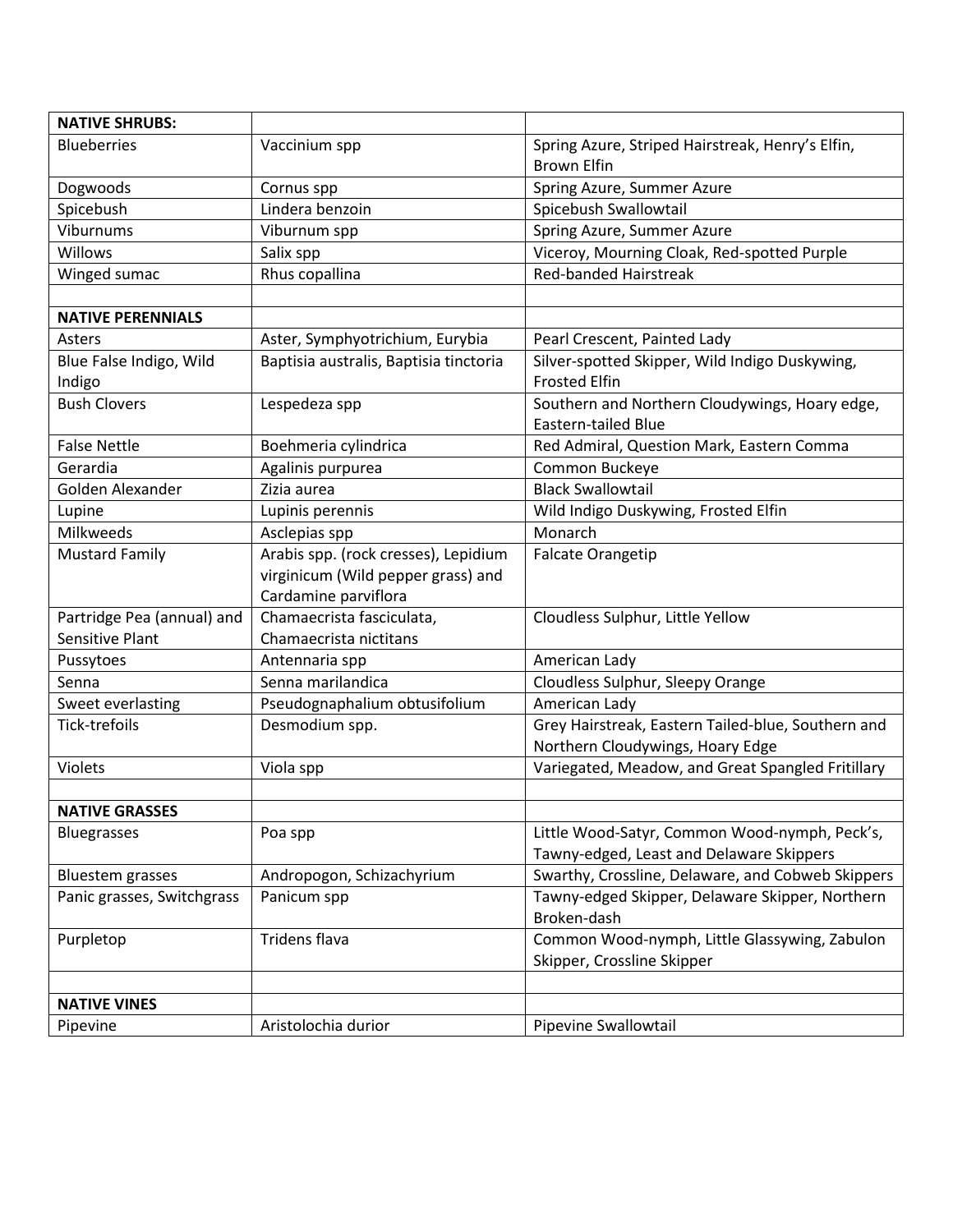## *NON-NATIVE HOST PLANTS*

| Canna                       | Canna spp                            | <b>Brazilian Skipper</b>                     |
|-----------------------------|--------------------------------------|----------------------------------------------|
| <b>Carrot Family Plants</b> | Dill, Fennel, Parsley, Queen Anne's  | <b>Black Swallowtail</b>                     |
|                             | Lace                                 |                                              |
| Clovers                     | Trifolium spp, Melilotus alba (White | Eastern Tailed-blue, Clouded Sulphur, Orange |
|                             | sweet clover)                        | Sulphur                                      |
| Crabgrass                   | Digitaria spp                        | Fiery Skipper, Sachem                        |
| <b>Hairy Bitter Cress</b>   | Cardamine hirsuta                    | <b>Falcate Orangetip</b>                     |
| Hollyhock                   | Althea spp                           | Painted Lady, Common Checkered Skipper       |
| Lambsquarters               | Chenopodium album                    | Common Sootywing, Hayhurst's Scallopwing     |
| Phragmites                  | Phragmites communis                  | <b>Broad-winged Skipper</b>                  |
| Plantain                    | Plantago spp                         | Common Buckeye                               |
| Sheep sorrel                | Rumex acetosella                     | American Copper                              |
| *Stinging Nettle            | Urtica dioica                        | Eastern Comma, Red Admiral, Question Mark    |

**WHY ARE NON-NATIVES ON THIS LIST?** None of us would consider planting weedy, non-native plants, like crabgrass, sheep sorrel, and hairy bitter cress in our yards. However, since some of these plants invade our yards no matter what we do, it can be helpful to know which native butterflies use them. We can then manage accordingly by leaving patches of sheep sorrel, hairy bitter cress, or clovers for American Coppers, Falcate Orangetips, and Eastern Tailed-blues. You might also want to consider raising lawnmower height to the recommended 3"-4" which allows the caterpillars of sachems to successfully pupate from leaf nests made at the base of crabgrass.

\*Stinging nettle, despite its name, is a valuable non-native host plant. It is best grown in a large galvanized container to prevent its roots from spreading into the garden or yard.

**CAUTIONARY NOTE ABOUT NEONICOTINOIDS:** It is difficult to find native plants in big box stores (and even some nurseries) and sometimes impossible to learn what insecticides were used on them. It's best to track down nurseries when you can talk to the growers directly. Be sure to ask about insecticide applications. Neonicotinoids are systemic insecticides. Plants treated with them will kill both caterpillars and adult butterflies.

**NOTE:** The lists above are not complete. I have included those plants that are relatively easy to find and I have not included some that are troublesome. I have also left out some sedges and grasses which are host plants for skippers but beyond the scope of this list.

#### **SOURCES:**

*Butterflies of New Jersey: A Guide to Their Status, Distribution, Conservation & Appreciation* by Michael Gochfeld and Joanna Burger (Rutgers University Press, 1997)

*Butterflies of the East Coast: An Observer's Guide* by Rich Cech and Guy Tudor (Princeton University Press, 2005)

Pat Sutton, pers. comments and help.

NABA/North Jersey Butterfly Club, [www.naba.org/chapters/nabanj/](http://www.naba.org/chapters/nabanj/)

South Jersey Butterfly Project[, www.blogs.stockton.edu/sjbfs/](http://www.blogs.stockton.edu/sjbfs/)